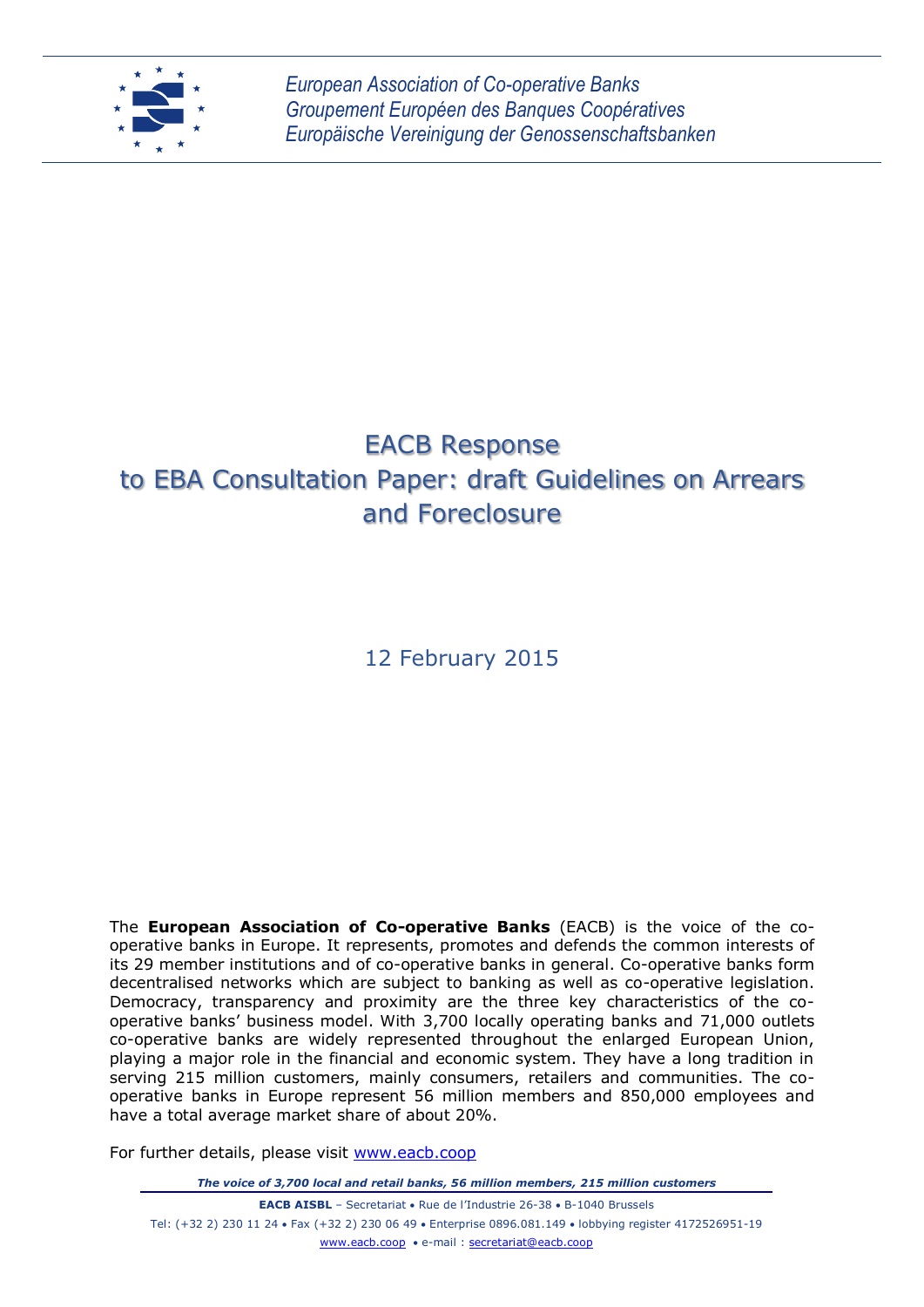

#### **Introduction**

The European Association of Co-operative Banks (EACB) welcomes the opportunity to participate in the EBA consultation process on "Arrears and Foreclosure".

Mortgage lending is at the very core of co-operative banking business. When it comes to the treatment of borrowers in arrears, the EACB is of the opinion that prevention is the best cure. We thus believe that a good relationship between creditor and consumer is the best guarantee for establishing at an early stage that consumers are going into "payment difficulties" and for establishing an effective co-operation based on trust.

EACB has carefully reviewed the consultation document with its members and would like to formulate a number of observations. Some of these are relating to the set of proposed guidelines as a whole ("general comments") and some are answers to the specific questions raised.

**Q1: Do you agree with the proposed Guidelines? If not, outline why you disagree and how the Guidelines could be improved.** 

#### **General comments**

The European Association of Co-operative Banks (EACB) takes note of the EBA Guidelines on Arrears and Foreclosure with great interest.

It welcomes the fact that the Guidelines are also applicable to non-credit institutions offering mortgage products, so as to ensure a level-playing field among providers and a sound consumer protection- regime for consumers.

The EACB has however a number of comments on the proposed Guidelines.

The Guidelines intend to set out in greater detail how financial institutions should give effect to Article 28 MCD on "arrears and foreclosure". The latter Article does however not specifically refer to such Guidelines, or to an EBA mandate to further work out this issue. The EACB thus looks with a close eye on where the Guidelines would become overly prescriptive or where they would seem to go well beyond what has been established within the MCD.

Our detailed comments can be found as per the below.

#### **Guideline 1**

- Guideline 1- General: It is not entirely clear what is meant by payment difficulties i.e. is it a situation where the borrower is already paying late (arrears) or are we talking about the situation where the borrower keeps paying but this reflects on his life (e.g. he becomes indebted elsewhere, for example he is not paying his utility bills). Even if the approach is to be broader then arrears, 'payment difficulties' should also be defined to ensure certainty.
- Guideline 1.1: Creditors having to establish procedures to detect early indicators of consumers going into payment difficulties could be problematic from a data protection- point of view as it could be interpreted as "profiling" and we understand that the forthcoming Data Protection Regulation might allow data subjects to object against this (see Article 19/ 20 of proposed General Data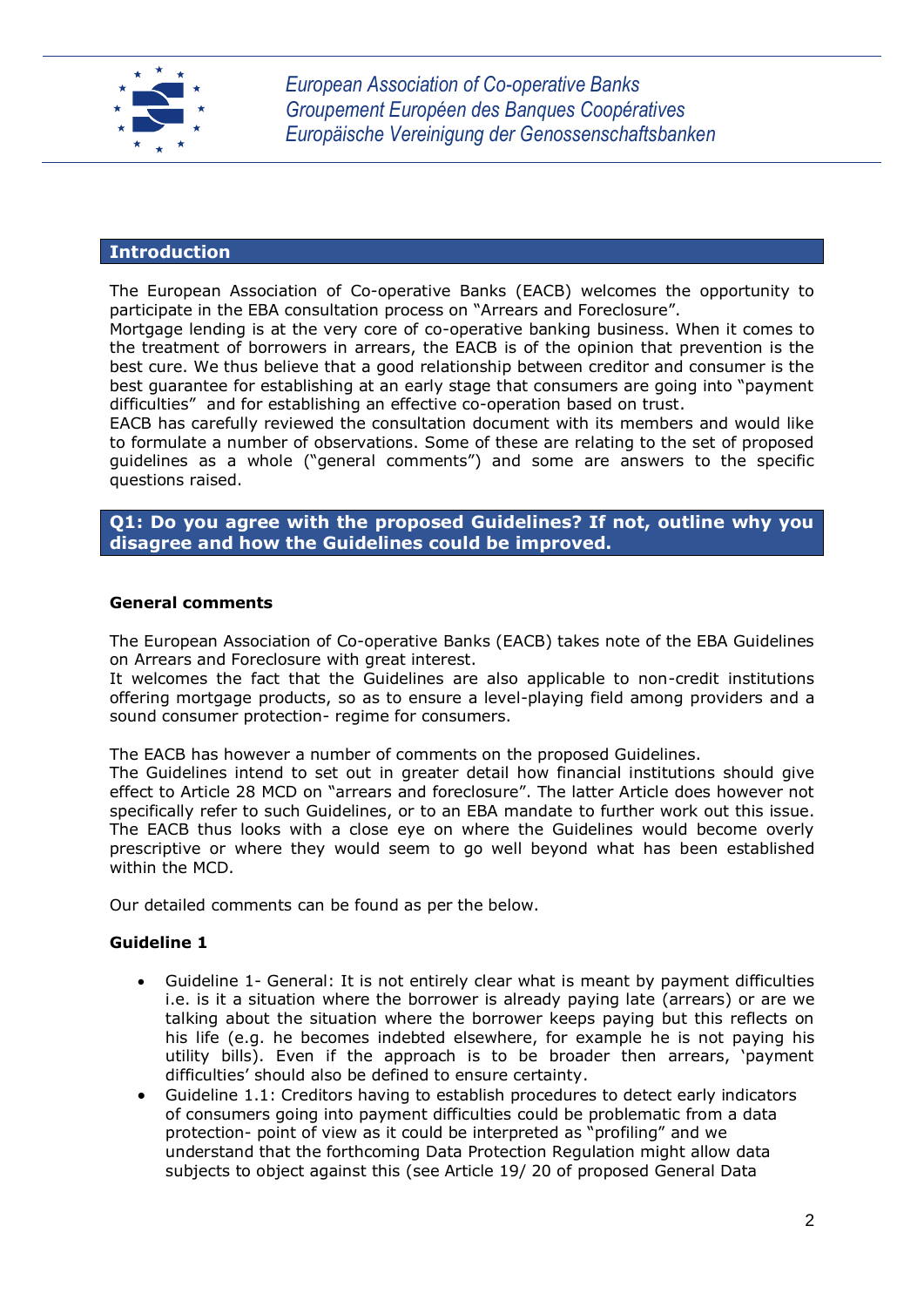

Protection Regulation)<sup>1</sup>,. Moreover, we believe that a good relationship between creditor and consumer is the best guarantee for establishing at an early stage that consumers are going into "payment difficulties". For an effective co-operation based on trust, we thus propose that also the consumer him/herself timely inform the creditor that problems have arisen.

| <b>EBA draft Guideline</b>                                                                  | <b>EACB</b> suggestion                                                                                                                            |  |
|---------------------------------------------------------------------------------------------|---------------------------------------------------------------------------------------------------------------------------------------------------|--|
| should<br>establish I<br>The<br>creditor<br>1.1<br>procedures to detect early indicators of | establish<br>1.1 The creditor<br><del>should</del><br>procedures to detect early indicators of                                                    |  |
| consumers going into payment difficulties.                                                  | consumers going into payment difficulties.<br>1.1 The consumer shall timely inform<br>the creditor of "payment difficulties"<br>that have arisen. |  |

### **Guideline 3**

 Guidelines 3.1-3.4: These guidelines introduce new obligations at both procedural and information level that are not contained within the MCD and do not appear to reflect the aim of Art. 28 of the Directive. This is not to say lenders do not already have such engagement policies in place/ do not provide for support or information. To the contrary, they often provide assistance in financial difficulties on the basis of personal contact and an individual plan. It should however be made clear that the creditor cannot take upon itself the role of "debt advisor", for which good solutions exist at the local public level.

Indeed, the means "to get there" seem not in proportion to the goal pursued. As such, the EACB would propose to delete the below guidelines in their entirety.

| <b>EBA draft Guideline</b>                  | EACB suggestion                             |  |
|---------------------------------------------|---------------------------------------------|--|
| 3.1 The creditor should have a consumer     | 3.1 The creditor should have a consumer     |  |
| engagement policy in place. This should     | engagement policy in place. This should     |  |
| ensure that they provide adequate           | ensure that they provide adequate           |  |
| information, for example, through websites  | information, for example, through websites  |  |
| and written materials, and support for      | and written materials, and support for      |  |
| consumers in, or concerned about,           | consumers in, or concerned about,           |  |
| payment difficulties.                       | payment difficulties.                       |  |
| 3.2 The creditor should communicate         | 3.2 The creditor should communicate         |  |
| clearly and in plain language.              | clearly and in plain language.              |  |
| 3.3 The creditor should provide support     | 3.3 The creditor should provide support     |  |
| and, at least, the following information to | and, at least, the following information to |  |
| consumers in payment difficulties:          | consumers in payment difficulties:          |  |
| a) the number of payments either missed     | a) the number of payments either missed     |  |
| or only paid in part;                       | or only paid in part;                       |  |
| b) the total sum of the payment shortfall;  | b) the total sum of the payment shortfall;  |  |
| c) the charges incurred as a result of the  | c) the charges incurred as a result of the  |  |
| payment shortfall;                          | payment shortfall;                          |  |
| d) the importance of the consumer co-       | d) the importance of the consumer co-       |  |
| operating with the creditor to resolve the  | operating with the creditor to resolve the  |  |
| situation.                                  | situation.                                  |  |
| cases where<br>the consumer's<br>3.4<br>In. | 3.4 In cases where the consumer's           |  |
| payment difficulties persist, the creditor  | payment difficulties persist, the creditor  |  |

j 1 http://ec.europa.eu/justice/data-protection/document/review2012/com\_2012\_11\_en.pdf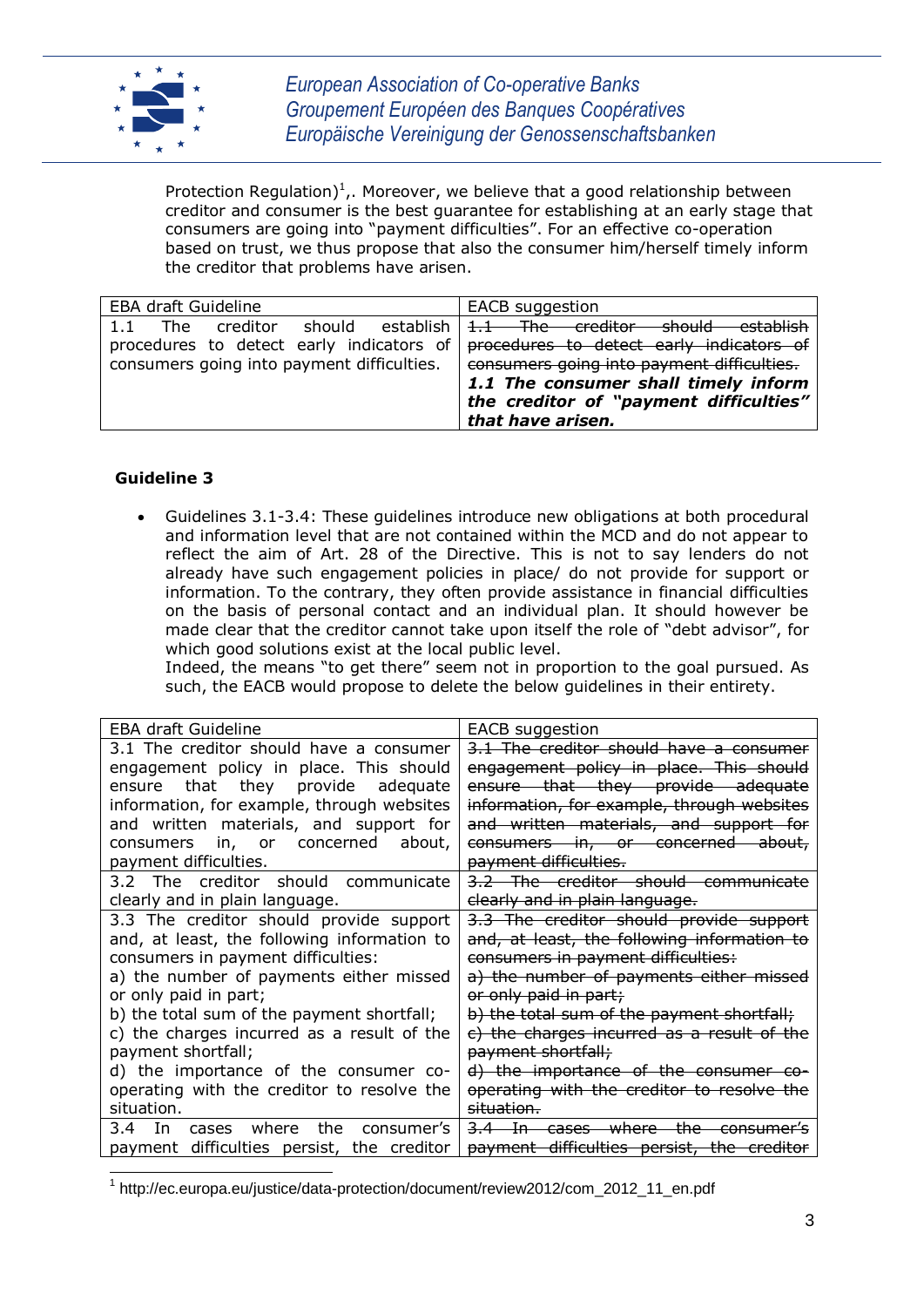

| should provide the following information to | should provide the following information to                |  |  |
|---------------------------------------------|------------------------------------------------------------|--|--|
| the consumer:                               | the consumer:                                              |  |  |
| a) information regarding the consequences   | a) information regarding the consequences                  |  |  |
| of missing payments (e.g. costs, default    | of missing payments (e.g. costs, default                   |  |  |
| interest rate, possible loss of property,   | interest rate, possible loss of property,                  |  |  |
| $etc.$ ; and                                | etc.); and                                                 |  |  |
| available<br>information<br>b)<br>about     | information about<br><del>b)</del><br><del>available</del> |  |  |
| government/ public schemes for support.     | government/ public schemes for support.                    |  |  |
|                                             |                                                            |  |  |

### **Guideline 4**

- Guideline 4.1: Following the MCD (art. 28(1)), Member States are to encourage creditors to adopt measures to exercise "reasonable forbearance" before foreclosure proceedings are initiated and in fact, many co-operative banks are already doing so. The way Guideline 4.1 is drafted, however, seems to impose an *obligation* on the creditor to agree with concessions to the consumer. This could result in moral hazard on the side of the consumer as they can expect concessions to be granted in any case. Also, it would have an impact on the overall risk policy of the creditor, possibly leading to an increase of costs for mortgage loans across the board. Last but not least, the options as provided for may also cause problems with tax reduction of mortgage payments/interest & the compensation to be paid to the creditor for changing the interest rate, and possibly deteriorate the difficulties of the consumer in meeting his/her financial commitments. It is thus important that the creditor remains free in deciding on which steps/forbearance measures to take, taking into account the interests both of the consumer and of the creditor, as well as the causes of the financial difficulties and the role the consumer himself/herself has played.
- In addition, it should be clarified whether the refinancing arrangements as described (e.g. deferred payment/ payment holiday) in this Guideline are subject to Consumer Credit regulation or not (linked to the exemptions under Art. 2 (2)(j) CCD or Art. 3 (2)(f) MCD). The conditions of the original credit contract continue for the extended period of use, this includes of course the payment of interest. If these arrangements, which are often declared only for a short time, are indeed subject to Consumer Credit legislation, the solution of the problem would take a longer period of time (fulfilment with information requirements).

| <b>EBA draft Guideline</b>                | <b>EACB</b> suggestion                                                                            |
|-------------------------------------------|---------------------------------------------------------------------------------------------------|
|                                           | 4.1 The creditor should take into account $\vert$ 4.1 The creditor <b>is encouraged to</b> should |
|                                           | the individual circumstances of the take into account the individual                              |
| consumer, the consumer's interests and    | circumstances of the consumer, the                                                                |
| rights and his/her ability to repay when  | consumer's interests and rights and his/her                                                       |
| deciding on which steps/forbearance       | ability to repay when deciding on <i>if, and if</i>                                               |
| measures to take. Forbearance measures    | so, which steps/forbearance measures to                                                           |
| consist of concessions towards a consumer | take. Forbearance measures can consist of                                                         |
| facing, or about to face, difficulties in | concessions towards a consumer facing, or                                                         |
| meeting his/ her financial commitments.   | about to face, difficulties in meeting his/                                                       |
| Concessions to the consumer include:      | her financial commitments. Concessions to                                                         |
|                                           | the consumer <b>could</b> include:                                                                |